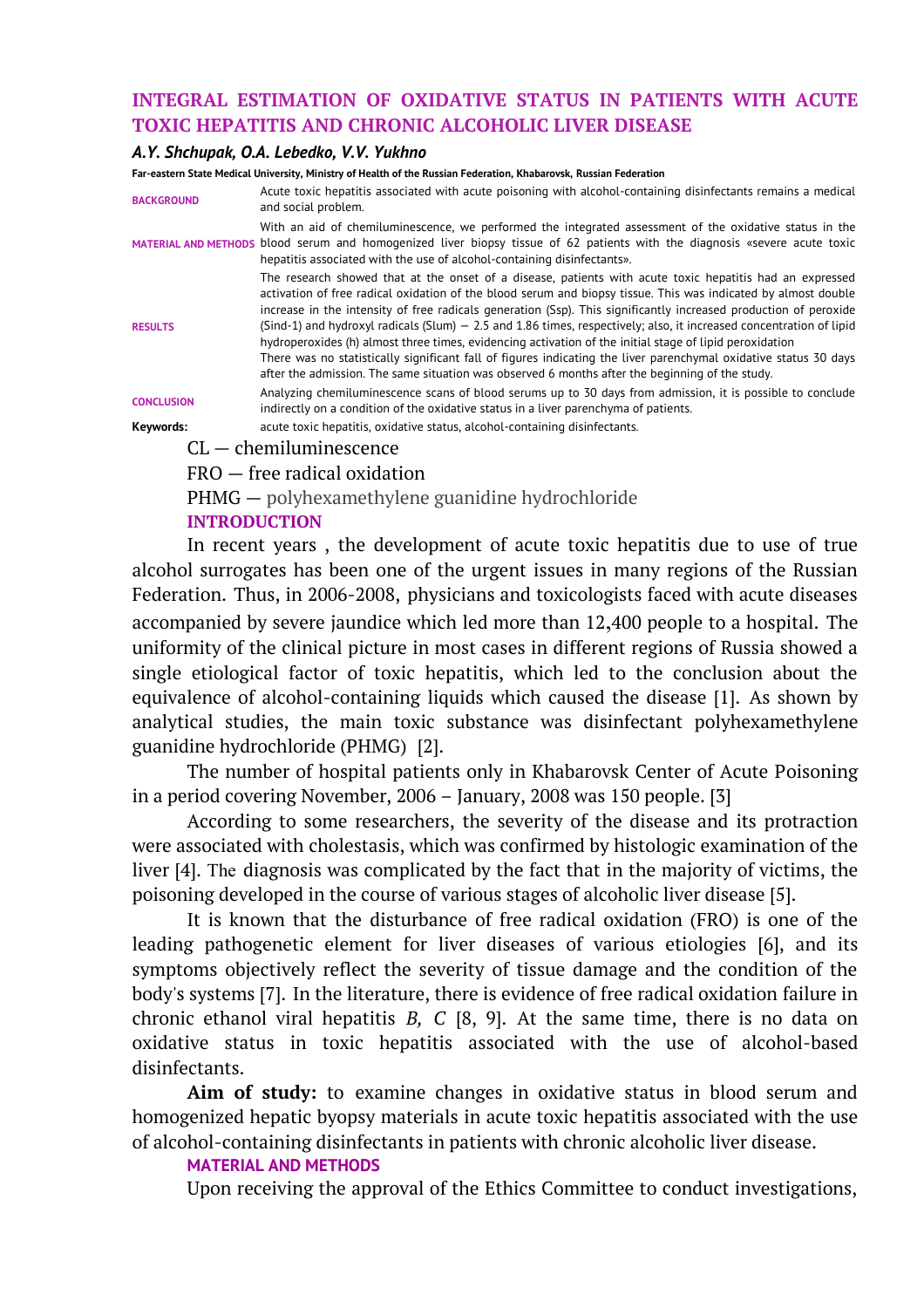as well as voluntary informed consent of patients enrolled in the study using the method of chemiluminescence (CL), we performed an integrated assessment of oxidative status in blood serum and homogenized hepatic byopsy materials in 62 patients aged 24-70 years  $(42.31\pm1.09)$  with a diagnosis of "severe acute toxic hepatitis associated with alcohol-containing disinfectants consumption", treated at the Department for Acute Poisonings of the State Clinical Hospital No.10, Khabarovsk. Registration of CL was performed with the fluorescent spectrometer *LS* 50*B «PERKIN ELMER».* Before the beginning of the disease, patients had drunk alcohol-based liquids, containig PHMG. Chronic alcoholic liver disease was a premorbid factor. For diagnostic purposes, the blood serum was examined in all patients on day 1 and 30 (with additional analysis 180 days later); percutaneous needle biopsy of the liver was performed as well using a special automatic gun *BARD* (USA), and biopsy needles *GALLINI* (Italy) of a diameter *G-16.* Columns of biopsy tissue (20x2 mm) were fixed in 10% neutral formalin solution. Histologic sections of 4-5 microns were prepared on a rotary microtome *Leica RM* 2135 and stained with hematoxylin, eosin, picro-fuchsin (Van Gieson's stain).

The control group consisted of 11 patients aged from 28 to 70 years with cholelithiasis and minimal changes in the liver parenchyma (steatosis *A* 0-I + fibrosis *F* 0-I), who had already underwent planned endoscopic cholecystectomy.

During the stay in hospital, patients underwent complex therapy, developed by FSI "Scientific-Practical Toxycology Center" of the Federal Agency for Healthcare and Social Development. The complex pathogenetic therapy included Hepasol (500 ml, i.v. drop infusion, 1-2 times per 24h) as the primary hepatoprotective and stabilizer of membranes. The obligatory antibiotic to suppress intestinal microflora was Ciprofloxacin 500 mg 2 times per 24h for 7 days. Intravenous infusion were administered to manage water and electrolyte balance, acid-base status.

The study of quantitative traits was performed by comparing average values of two sample sets with calculation of Student's t-criterion and significance level *(p).* For multiple comparisons the Newman-Keuls criterion was calculated.

# **RESULTS AND DISCUSSION**

The diagnostic results are presented in Table 1. The findings indicate that estimated parameters in serum of the control group almost did not differ from normal values. At the onset of the disease in patients with acute toxic hepatitis, the pronounced activation of free radical oxidation in the liver parenchyma occurred. This is indicated by almost 2-fold increased (relative to the control group) intensity of free radical generation (Ssp). This significantly increased production of peroxide *(Sind*-1) and hydroxyl radicals *(Slum)* — 2.5 and 1.86 times, respectively; and almost 3 times increased concentration of lipid hydroperoxide *(h),* which indicates activation of the initial stage of lipid peroxidation. In addition, analysis of the CL images of hepatic byopsy materials showed a statistically significant (relative to the comparison group) 1.73-times decrease in antioxidant antiradical protection.

Thirty days after admission, indicators of oxidative status in the liver parenchyma were statistically significantly increased relative to those in the control group, and its statistically significant decrease relative to values upon admission did not occur. We should note a particularly high rate of peroxide radicals accumulation of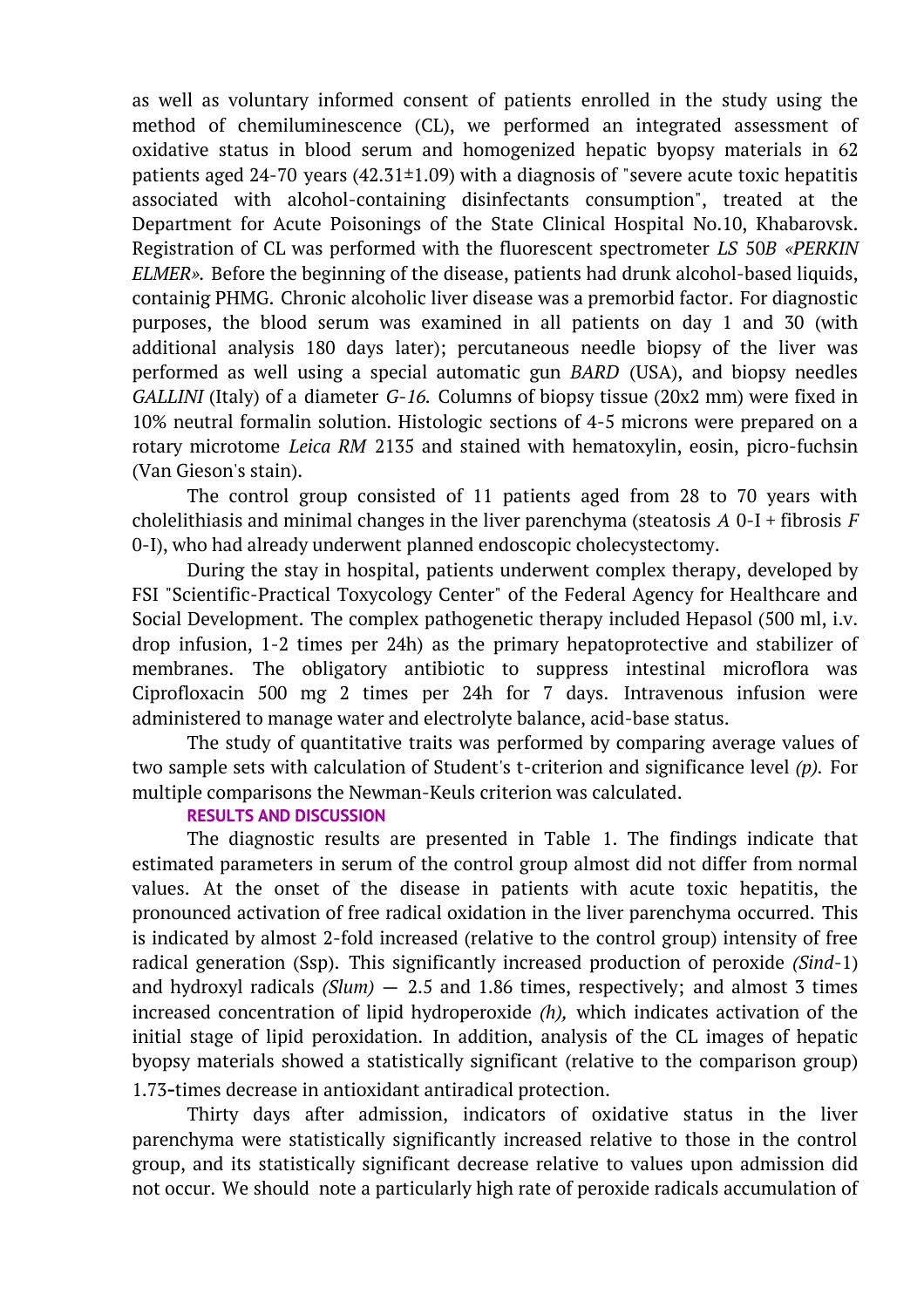*(Sind*-1) and concentration of lipid hydroperoxide *(h)* — the figures remained 2.39 and 2.48 times higher, respectively.

Analysis of CL images of blood serum over time showed the same pattern as in the parenchyma of the liver: improvement of all indicators of oxidative status relative to values in the control group upon admission to hospital and the lack of statistically significant reduction 30 days later.

The analysis based on Spearman's rank *(r)* correlation coefficient showed the presence of strong direct links between all the studied parameters of oxidative status in blood serum and gepatic byopsy tissues of patients at the onset of the disease (for *Ssp r=0.82, p<0.001; Sind-1 r=0.75, p<0.001; h r =0.43, p<0.05; Slum r=0.71, p<0.001; Sind-2 r=0.45, p<0.05; H (peroxide resistance of substrate) r=0.43, p<0.05 ),* and a month after hospital admission (Table. 2).

### *Table 1*

**Indicators of chemiluminescence (in relative units) in the development of acute toxic hepatitis** *(M***±m)**

| Indicators         | Reference values  | Control group $(n=11)$         | Upon arrival<br>$(n=62)$                   | After 30 days (n=62) $(n=55)$             | After<br>6<br>months         |  |  |
|--------------------|-------------------|--------------------------------|--------------------------------------------|-------------------------------------------|------------------------------|--|--|
| LIVER PARENCHYMA   |                   |                                |                                            |                                           |                              |  |  |
| Ssp                |                   | $0.117 \pm 0.008$<br>P1 < 0.01 | $0.228 \pm 0.01$<br>P4>0.05                | $0.189 \pm 0.017$<br>P2<0.01              | $\overline{\phantom{0}}$     |  |  |
| $Sind-1$           |                   | $0.420 \pm 0.090$<br>P1<0,01   | 1.045 ± 0.07<br>P4>0.05                    | 1.005±0.080<br>P2<0.01                    |                              |  |  |
| h                  |                   | $0.260 \pm 0.090$<br>P1 < 0.01 | $0.712 \pm 0.030$<br>P4>0.05               | $0.647 \pm 0.050$<br>P2<0.01              | $\overline{\phantom{0}}$     |  |  |
| Slum               |                   | $0.111 \pm 0.016$<br>P1 < 0.05 | $0.207 \pm 0.020$<br>P4>0.05               | $0.179 \pm 0.018$<br>P2<0.05              | $\overline{\phantom{0}}$     |  |  |
| $Sind-2$           |                   | $0.405 \pm 0.080$<br>P1 < 0.05 | $0.699 \pm 0.040$<br>P4>0.05               | $0.643 \pm 0.060$<br>P2<0.05              |                              |  |  |
| H                  |                   | $0.343 \pm 0.080$<br>P1 < 0.05 | $0.624 \pm 0.040$<br>P4>0.05               | $0.564 \pm 0.050$<br>P2<0.05              |                              |  |  |
| <b>BLOOD SERUM</b> |                   |                                |                                            |                                           |                              |  |  |
| Ssp                | $0.110 \pm 0.006$ | $0.112 \pm 0.008$<br>P1 < 0.01 | $0.144 \pm 0.006$<br>P4 > 0.05<br>P5>0.05  | $0.130 \pm 0.006$<br>P2 < 0.05<br>P6>0.05 | $0.131 \pm 0.003$<br>P3<0.05 |  |  |
| $Sind-1$           | $0.258 \pm 0.028$ | $0.257 \pm 0.030$<br>P1<0,05   | $0.436 \pm 0.022$<br>P4>0.05<br>P5>0.05    | $0.422 \pm 0.023$<br>P2<0.05<br>P6>0.05   | $0.387 \pm 0.028$<br>P3<0.05 |  |  |
| h                  | $0.100 \pm 0.005$ | $0.101 \pm 0.010$<br>P1 < 0.05 | $0.172 \pm 0.016$<br>P4>0.05<br>P5<0.05    | $0.159 \pm 0.014$<br>P2<0.05<br>P6>0.05   | $0.138 \pm 0.005$<br>P3<0.05 |  |  |
| Slum               | $0.101 \pm 0.009$ | $0.102 \pm 0.008$<br>P1 < 0.05 | $0.126 \pm 0.012$<br>P4 > 0.05<br>P5 > 0.5 | $0.119 \pm 0.009$<br>P2<0.05<br>P6>0.05   | $0.134 \pm 0.002$<br>P3<0.05 |  |  |
| $Sind-2$           | $0.281 \pm 0.026$ | $0.286 \pm 0.024$<br>P1 < 0.01 | $0.440 \pm 0.023$<br>P4>0.05<br>P5<0.05    | $0.405 \pm 0.026$<br>P2<0.05<br>P6<0.05   | $0.342 \pm 0.009$<br>P3<0.05 |  |  |
| H                  | $0.202 \pm 0.026$ | $0.200 \pm 0.020$<br>P1 < 0.01 | $0.367 \pm 0.027$<br>P4>0.05<br>P5<0.05    | $0.341 \pm 0.027$<br>P2<0.05<br>P6<0.05   | $0.252 \pm 0.018$<br>P3<0.05 |  |  |

Notes: P1 — statistically significant difference between indictors of the control group and upon admission; P2 — statistically significant difference between indicators of the control group and 30 days later; P3 — statistically significant difference of indicators between the comparison group and 6 months later;  $P4 -$  statistically significant difference of indicators uon admission and 30 days later; P5 — statistically significant differences of indicators upon admission and 6 months later; P6 — statistically significant difference of indicators 30 days later and 6 months later

### *Table 2*

**Correlation coefficients** *(R)* **and its levels of significance** *(p)* **between the indices of blood serum chemiluminescence and liver homogenates in acute toxic hepatitis upon admission**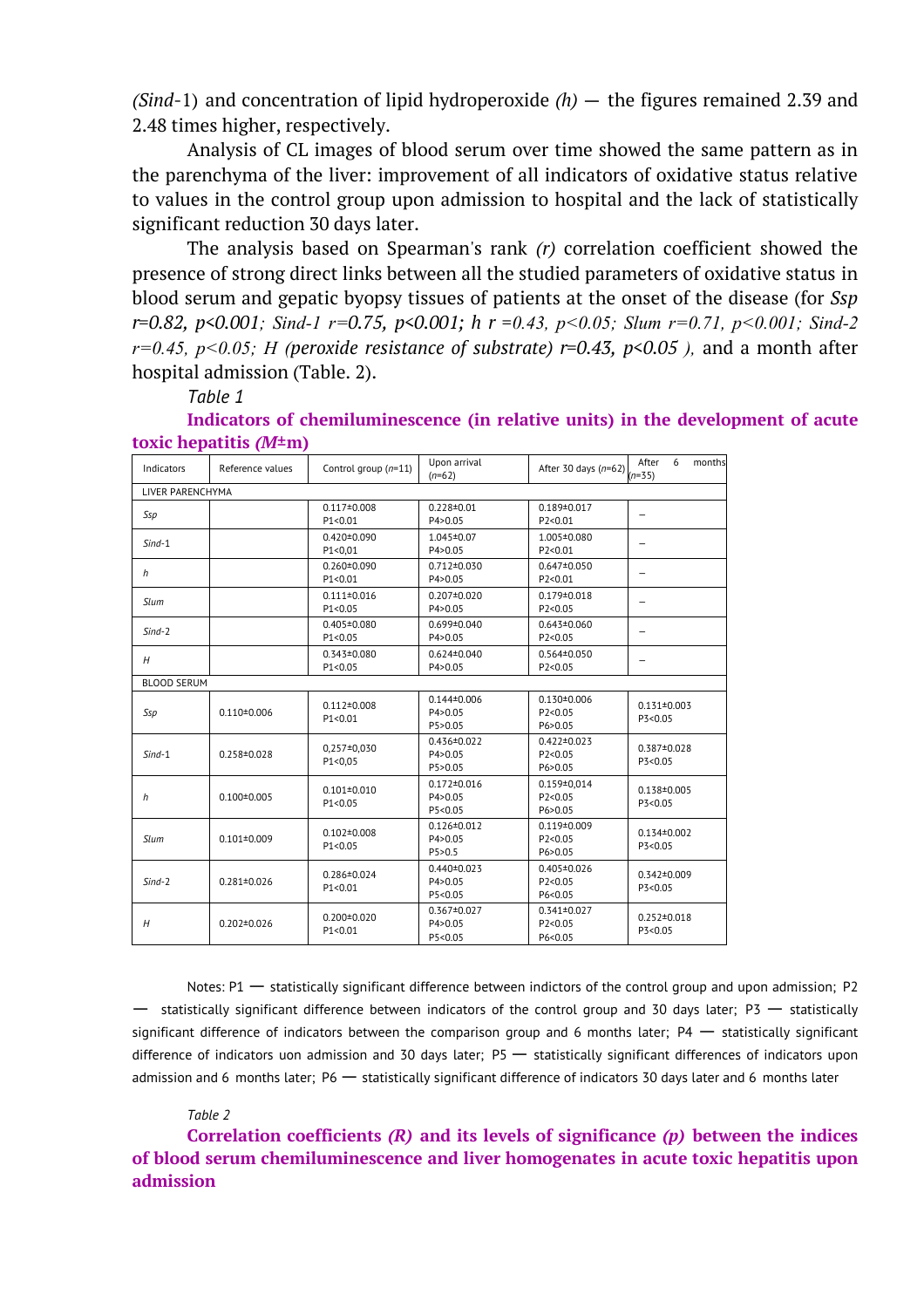|                       | LIVER HOMOGENATE |      |         |      |          |      |        |      |         |      |          |      |         |  |
|-----------------------|------------------|------|---------|------|----------|------|--------|------|---------|------|----------|------|---------|--|
|                       |                  |      | Ssp     |      | $Sind-1$ |      |        |      | Slum    |      | $Sind-2$ |      |         |  |
| <b>BLOOD</b><br>SERUM |                  | R    |         | R    | n        | R    |        | R    | n       | R    | D        | R    |         |  |
|                       | Ssp              | 0.82 | < 0.001 | 0.67 | < 0.001  | 0.43 | >0.05  | 0.71 | < 0.001 | 0.65 | < 0.001  | 0.59 | < 0.001 |  |
|                       | $Sind-1$         | 0.78 | < 0.001 | 0.75 | < 0.001  | 0.0  | >0.05  | 0.68 | < 0.001 | 0.61 | < 0.001  | 0.59 | < 0.001 |  |
|                       | h                | 0.42 | < 0.05  | 0.48 | < 0.05   | 0.43 | < 0.05 | 0.46 | < 0.05  | 0.32 | < 0.05   | 0.34 | < 0.05  |  |
|                       | Slum             | 0.72 | < 0.001 | 0.68 | < 0.001  | 0.43 | >0.05  | 0.71 | < 0.001 | 0.65 | < 0.001  | 0.60 | < 0.001 |  |
|                       | $Sind-2$         | 0.38 | < 0.05  | 0.46 | < 0.05   | 0.40 | >0.05  | 0.48 | < 0.05  | 0.45 | < 0.05   | 0.39 | < 0.05  |  |
|                       | Н                | 0.32 | < 0.05  | 0.45 | < 0.05   | 0.41 | >0.05  | 0.38 | < 0.05  | 0.47 | < 0.05   | 0.43 | < 0.05  |  |

The difference in the intensity of free radicals generation *(Ssp),* as well as concentration of peroxide *(Sind*-1) and hydroxyl radicals *(Slum)* compared with the onset and 30 days after admission was statistically significant. All parameters studied in the serum of patients 6 months after the study were significantly higher relative to values in the control group.

Antioxidant antiradical activity *(Sind*-2) 6 months after the study was significantly reduced in comparison with the primary examination, *H* was increased*.*

Thus, even 6 months after the beginning of the study, oxidative status indicators in blood serum remained higher relative to values of the control group [10].

### **CONCLUSIONS**

1. In patients with acute toxic hepatitis associated with the use of alcohol-based disinfectants and also having chronic alcoholic liver disease, activation of free radical oxidation occurs, as indicated by a two-fold increase in the intensity of generation of free radicals in the analysis of CL images of hepatic byopsy materials and inhibition of antioxidant anti-radical protection.

2. There is a direct correlation between CL-indicators of oxidative status of blood serum and liver homogenates in patients with acute toxic hepatitis associated with consumption of alcohol-containing disinfectants.

3. CL images of blood serum made upon admission and 30 days later in patients with acute toxic hepatitis associated with consumption of alcohol-based disinfectants in the course of chronic liver disease alcohol allow to conclude indirectly on the state of oxidative status in the liver parenchyma.

#### **REFERENCES**

<sup>1.</sup> Alekseenko S.A., Shchupak A.Yu., Lebed'ko O.A., Puchkov Yu.B. Otsenka effektivnosti kompleksnoy terapii toksicheskogo gepatita vsledstvie upotrebleniya spirtosoderzhashchikh dezinfektantov [Evaluation of effectiveness of complex therapy of toxic hepatitis due to the use of alcoholcontaining disinfectants]. *Sibirskiy meditsinskiy zhurnal*. 2008; 6: 58–63. (In Russian).

<sup>2.</sup> Bonitenko E.Yu., Petrov A.N., Shevchuk M.K. Vliyanie poligeksametilenguanidina gidrokhlorida na toksichnost' etilovogo spirta [The influence of polyhexamethylenguanidine hydrochloride toxicity ethyl alcohol]. *Tezisy Rossiyskoy nauch.-prakt. konf.* [Abstracts of the Russian scientific. practical. Conf.] Yekaterinburg, September 25–26, 2008. 100–102. (In Russian).

<sup>3.</sup> Alekseenko S.A., Shchupak A.Yu., Lebed'ko O.A., Puchkov Yu.B. Vliyanie ursosana na klinicheskuyu simptomatiku, morfologicheskie izmeneniya v pecheni i pokazateli oksidativnogo statusa pri gepatotoksicheskikh porazheniyakh vsledstvie upotrebleniya spirtsoderzhashchikh dezinfektantov [Effect of Ursosan on clinical symptomatology, morphological changes in the liver and indicators of oxidative status in hepatotoxic lesions by the use of alcohol-containing disinfectants]. *Klinicheskie perspektivy gastroenterologii, gepatologii*. 2009; 2: 18–23. (In Russian).

<sup>4.</sup> Ivashkin V.T., Bueverov A.O. Toksicheskiy gepatit, vyzvannyy otravleniem surrogatami alkogolya [Toxic hepatitis caused by poisoning with alcohol surrogates]. *Rossiyskiy zhurnal gastroenterologii, gepatologii, koloproktologii*. 2007; 1: 4-8. (In Russian).

<sup>5.</sup> Shchupak A.Yu., Alekseenko S.A., Yukhno V.V. *Ostryy toksicheskiy gepatit, razvivshiysya vsledstvie upotrebleniya spirtosoderzhashchikh dezinfektantov: metod. posobie* [Acute toxic hepatitis, which developed as a result of the use of alcohol-based disinfectants]. Khabarovsk, 2008. 15 p. (In Russian).

<sup>6.</sup> Lebed'ko, O.A., Timoshin S.S. Aktivnye kislorodnye metabolity kak universal'nye messendzhery protsessov signal'noy transduktsii [Active oxygen metabolites as a universal messenger processes of signal transduction]. *Dal'nevostochnyy meditsinskiy zhurnal.* 2004; 4: 95–98. (In Russian). 7. Babior B.M. Phagocytes and oxidative stress. *Am J Med*. 2000; 109 (1): 33–44.

<sup>8.</sup> Tomilka G.S., Shchepilova O.V., Lebed'ko O.A. Otsenka svobodnoradikal'nogo statusa syvorotki krovi bol'nykh virusnym gepatitom A legkoy i srednetyazheloy formami [Evaluation of free radical status in the blood serum of patients with the light and moderate forms of the viral hepatitis A]. *Dal'nevostochnyy meditsinskiy zhurnal*. 2007; 4: 38–39. (In Russian).